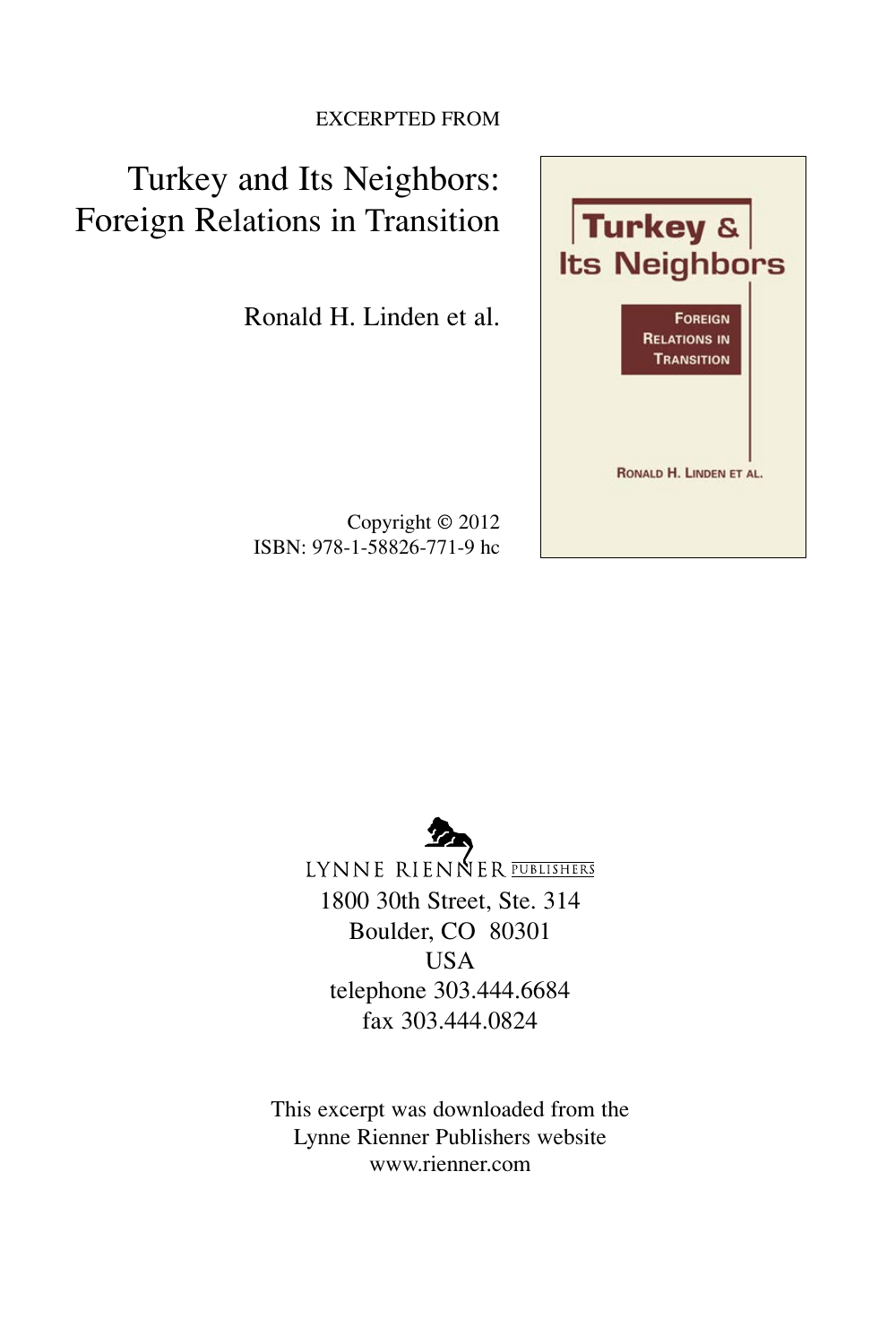## **Contents**

| List of Tables and Figures<br>Foreword, Stephen F. Szabo<br>Acknowledgments |                                                                                                              | vii<br>ix<br>xi |
|-----------------------------------------------------------------------------|--------------------------------------------------------------------------------------------------------------|-----------------|
| 1                                                                           | Understanding Turkey's Relations with Its Neighbors<br>Juliette Tolay and Ronald H. Linden                   | 1               |
| 2                                                                           | Reclaiming Turkey's Imperial Past<br>Joshua W. Walker                                                        | 13              |
| 3.                                                                          | From Confrontation to Engagement:<br>Turkey and the Middle East<br>Nathalie Tocci and Joshua W. Walker       | 35              |
| 4                                                                           | Battles, Barrels, and Belonging:<br>Turkey and Its Black Sea Neighbors<br>Ronald H. Linden                   | 61              |
| 5                                                                           | Energy and Turkey's Neighborhood:<br>Post-Soviet Transformation and Transatlantic Interests<br>Ahmet O. Evin | 89              |
| 6                                                                           | Coming and Going: Migration and Changes in<br>Turkish Foreign Policy<br>Juliette Tolay                       | 119             |
| 7                                                                           | Democracy Diffusion: The Turkish Experience<br>Kemal Kirisci                                                 | 145             |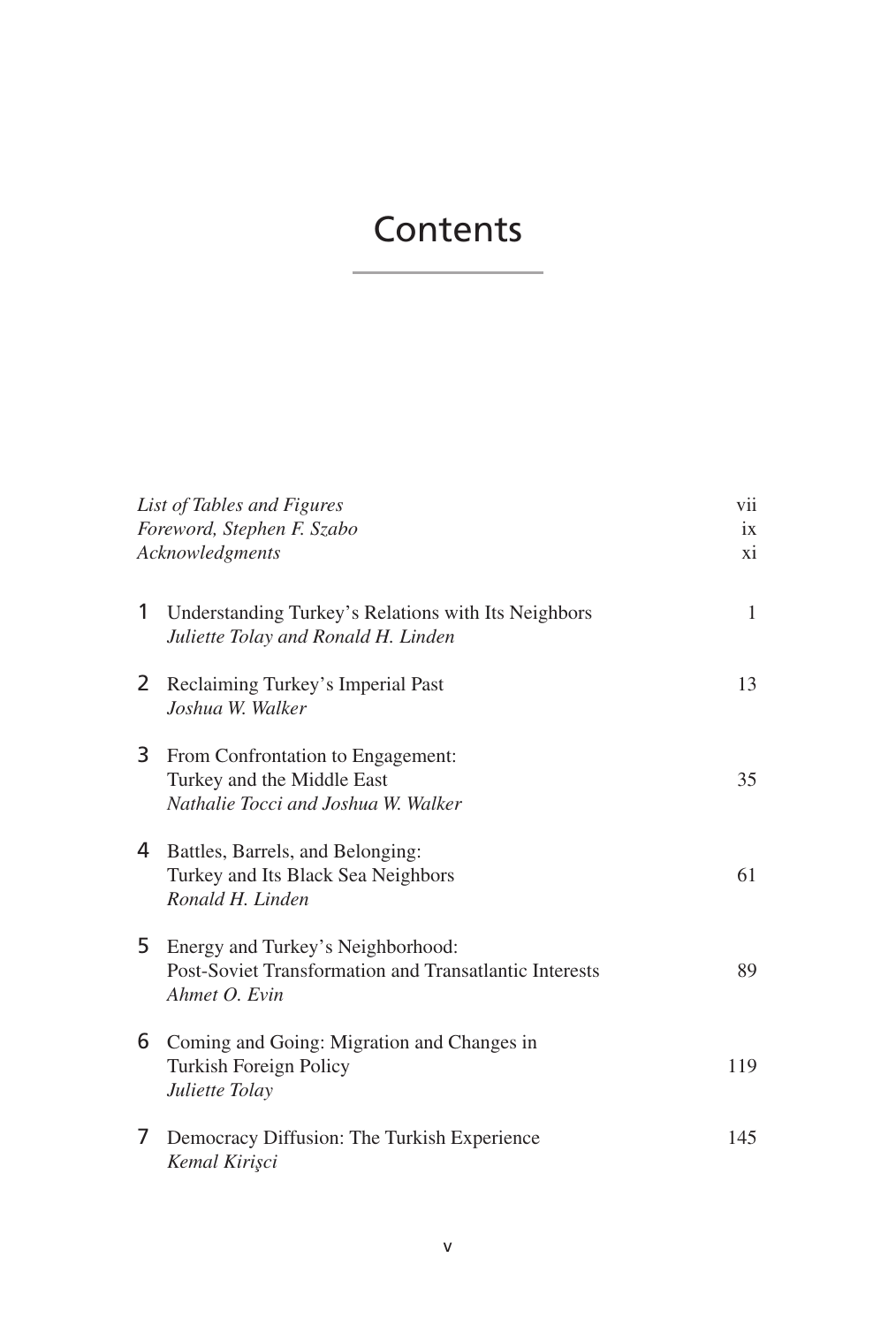vi *Contents*

| 8                 | Turkey as an Economic Neighbor<br><i>Thomas Straubhaar</i>                                                                                                                              | 173 |
|-------------------|-----------------------------------------------------------------------------------------------------------------------------------------------------------------------------------------|-----|
| 9                 | Turkey as a Transatlantic Neighbor<br><i>Nathalie Tocci</i>                                                                                                                             | 195 |
| 10                | Turkey and Its Neighborhood: Past, Present, and Future<br>Ronald H. Linden, Ahmet O. Evin, Kemal Kirişci,<br>Thomas Straubhaar, Nathalie Tocci, Juliette Tolay,<br>and Joshua W. Walker | 219 |
| List of Acronyms  |                                                                                                                                                                                         | 227 |
| Bibliography      |                                                                                                                                                                                         | 231 |
| About the Authors |                                                                                                                                                                                         |     |

| <i>Index</i>   | 254 |
|----------------|-----|
| About the Book | 258 |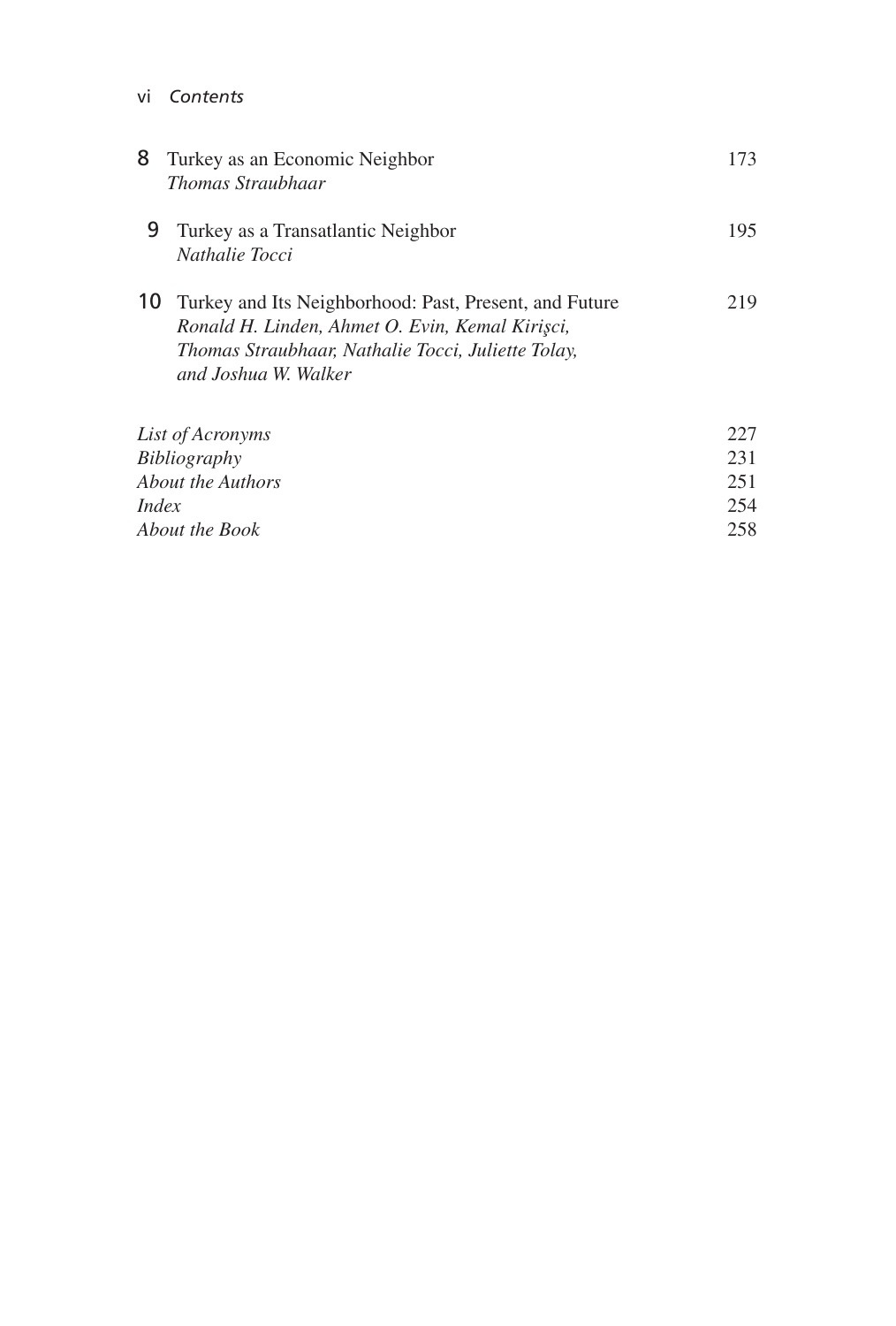# **1**

## Understanding Turkey's Relations with Its Neighbors

### *Juliette Tolay and Ronald H. Linden*

This is a book about Turkey—more specifically, Turkey's relations with its immediate neighbors. Located center stage in a multiplayer international drama, Turkey's "neighborhood" includes a remarkably diverse set of states, economies, and societies. There are former imperial territories and adversaries in the Balkans and the Middle East, new EU members along the Black Sea, and energy-rich post-Soviet states on the Caspian Sea. Given their past and present, these countries have a complex set of ties with Turkey, reflecting their politics and economics, their international postures, and their internal situations. Because of this region's significance in contemporary geopolitical, economic, and cultural relations, Turkey's acts toward the people and governments of this region also resonate with countries and organizations that are geographically more distant but still politically significant, like the United States and the EU. Therefore, this book about Turkey and its neighbors is also about Turkey and its transatlantic ties.

This book's theme centers on Turkish foreign policy, especially the extraordinary changes in Turkish policy in recent years and the factors that might explain those changes. Turkey has gone from being a Cold War bulwark against communism and Soviet expansion, through a period of tentative exploration and sometimes confrontation—with its neighbors, to a period of redefinition and often breathtaking activism. But while Turkish foreign policy is a good starting point for analysis, this book is, more broadly, about Turkish foreign relations. What states aim to do, what their policies promise, tells only part of the story, the part about the intentions of governments or leaders. The results of foreign policy steps, the reactions of target groups or states, constitute the other part. Foreign relations outcomes are often not the same as foreign policy intentions. Turkey has discovered, for example, that while it may be aiming to have "zero problems" with its neighbors (to use Foreign Minister Ahmet Davutoğlu's phrase), the neighbors have something to say about whether that lofty goal is achieved. And internally, as leaders in democratizing states have discovered, foreign policy is policy and, as such, is subject to debate, discussion, and diversion by newly empowered domestic actors.<sup>1</sup>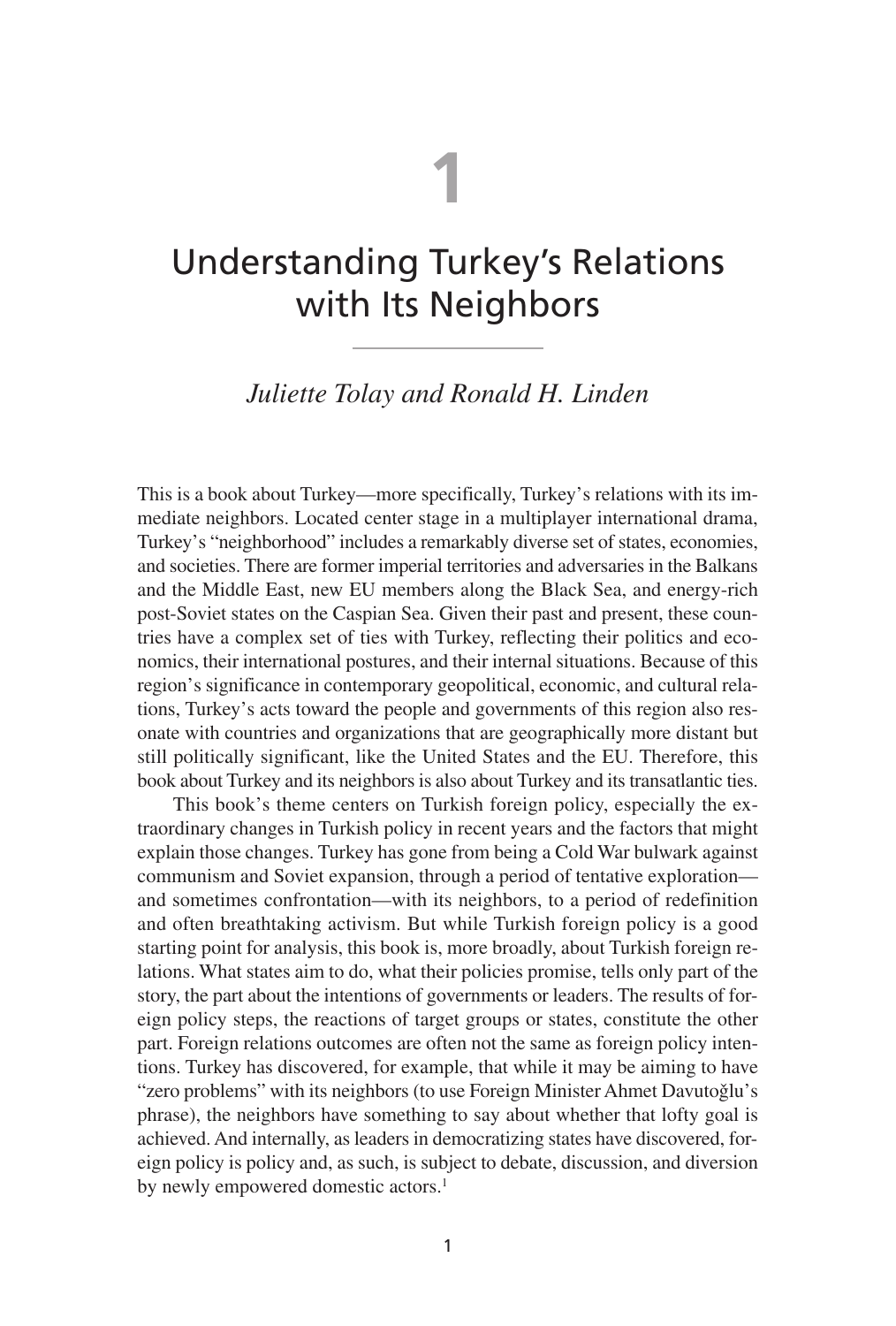#### 2 *Juliette Tolay and Ronald H. Linden*

The authors of this volume aim to explore the complexities of Turkey's relations with its neighbors and the implications of changes in these relations for Turkey and for those who pay attention to Turkey. The contributors begin from the perspective that Turkey's relations with its neighbors have changed dramatically in the last decade. But they recognize that the new activism is, in some part, based on developments in and perceptions of the recent (1990s) and more distant (Ottoman) past. The authors focus on Turkey's externally oriented actions, generally referred to as "foreign policy," but they appreciate the role that two-level games that is, domestic and international politics, might play in that policy.2 In fact, the authors consider mind a broad range of internal and external factors and actors that might lie behind changes in Turkish policy, including, for example, the role of energy needs, personalities and ideas, the economy, and the political structure, but their investigations do not privilege one set of factors or one explanatory approach.

Each chapter begins by recounting the nature of changes in Turkey's recent actions toward a particular set of neighbors, for example, those near the Black Sea or in the Middle East, or a particular dynamic such as economic ties, migration, or democracy diffusion. Each then offers an argument that highlights the set of factors, domestic or external, human or national, that seem to offer the best explanation for why these changes have occurred.

#### **Dramatic Changes in Turkey's Foreign Relations**

Turkey's behavior in its neighborhood in the first decade of the new century stands in sharp contrast with that of the 1990s. After the end of the Cold War, Turkey stood as a tough neighbor in a tough neighborhood, one that included two major zones of instability, the Balkans and the Middle East.3 On three occasions, Turkey came to the brink of war with one of its neighbors: Armenia in 1992, Greece in 1996, and Syria in 1998. Regular military incursions were launched into Northern Iraq; in the Aegean, continual tactical provocations between the Greek and Turkish air forces took place. Little effort was invested toward the resolution of the Cyprus issue, and at one point Turkey even threatened to annex the northern part of the island. Ties with post–Cold War Russia were tentative and burdened by a long history of tension and conflict. Relations with Iran were soured by the Kurdish conflict and political Islam. Turkey's overall approach to its neighbors was characterized by confrontation, mistrust, and the use of threats and force. Yet, despite tensions over domestic issues such as Turkey's human rights violations, widespread use of torture in prisons, and the rights of the Kurdish minority, Turkey remained a strong transatlantic partner.

The contrast with the current situation is striking. Relations with Greece have improved substantially since the beginning of rapprochement in 1999, and in 2004 the Turkish government reversed its position on Cyprus to support the Annan Plan for reunification. Turkey is now not only at peace with Syria, but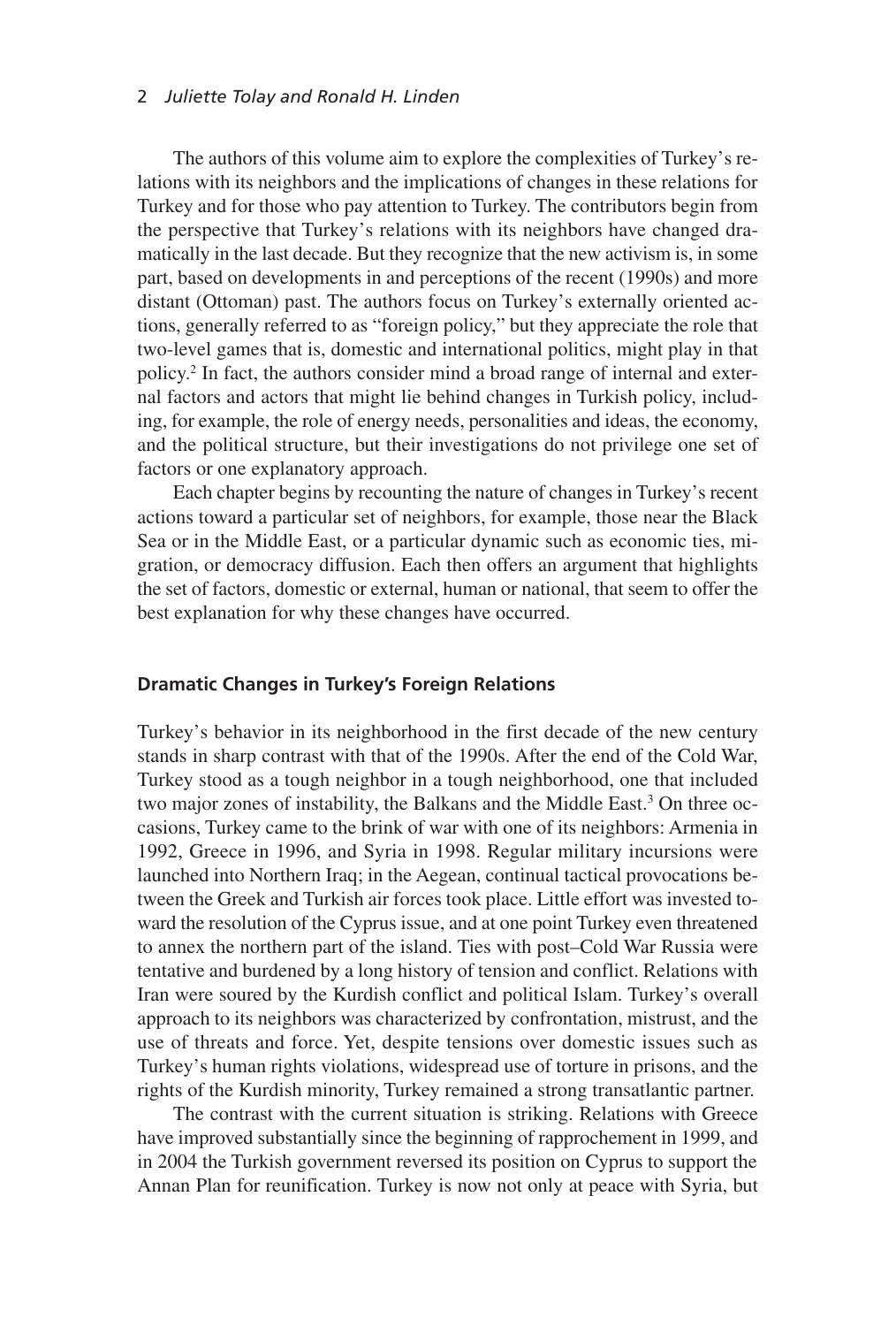also is engaged in close political and economic cooperation with Damascus. A similar improvement of relations with Iraq culminated in the first-ever visit of a Turkish head of state to Baghdad in 2009 and the establishment of official relations with the Kurdish Regional Government in Northern Iraq. Turkey has also begun a process of reconciliation with Armenia aimed at reopening the border—closed since 1993—establishing full diplomatic relations, and jointly investigating historical events that burden contemporary relations. Gains from trade and recognition of common interests have substantially improved relations with both Iran and Russia. Turkey's active foreign policy, which first aimed at improving bilateral relations and regional cooperation in the Balkans and among former Soviet states, has now been extended to the Middle East, the Gulf, and North Africa, as well.

This has not occurred without costs. One result of the Armenian overture, for example, has been a disruption of relations with Turkey's "brother" Azerbaijan. And Turkey's improved relations with Syria and Iran have been accompanied by sharply deteriorating relations with long-time ally Israel. The level of tension between Turkey and Israel, and to a lesser extent between Turkey and the United States, escalated in spring 2010 with the "Free Palestine" flotilla incident and Turkey's vote in the UN Security Council against sanctions on Iran. The chilling of relations between Turkey and Israel and Ankara's intensified political, economic, and cultural ties with Iran and some Arab states in the Middle East is a shift that has drawn much international attention.

#### **Different Views on Changes in Turkish Policy**

European and US observers with a long-standing interest and stake in Turkey are struggling to interpret these changes—and some are alarmed. One line of interpretation has been to see Turkey as "shifting East" and consequently as being "lost" by the West.<sup>4</sup> In this view, Turkey has abandoned its traditional place in the Western camp in order to pursue trade and energy ties with Russia or with pariah states of the Middle East, Syria and Iran. This new Eastern orientation is read through the lenses of balancing and realigning strategic interests: that is, the creation of an "axis of the excluded" with Russia as a reaction against US policies5 or as an alternative to the European project.<sup>6</sup> Beyond strategic considerations, cultural arguments are advanced, as well. Turkey under the AKP (Justice and Development Party) is seen as giving up on "becoming European" and reverting to its Asian or Muslim roots by reengaging its Middle Eastern neighbors.<sup>7</sup> Some interpret the change of Turkish relations as the product of an illiberal drive within the Turkish political system at times linked with the Islamic character of the government. According to this view, Turkey feels more at ease with Muslim regimes, such as those in Iran and Syria, and undemocratic ones, such as Russia's.<sup>8</sup>

Other, more common, interpretations often apply simple but misleading metaphors. Turkey is seen as having evolved from a "barrier" to a "bridge" to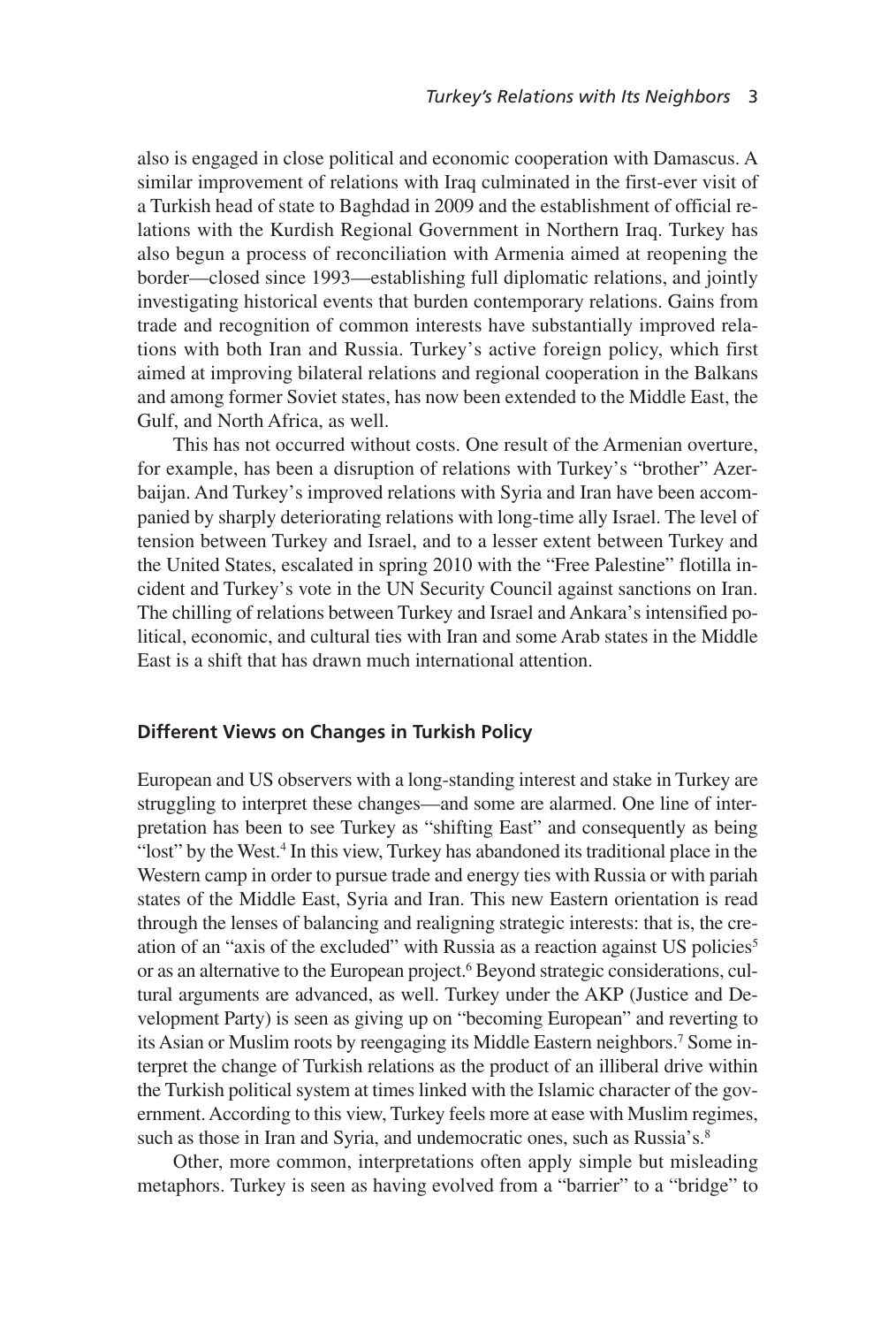a "model." After the end of the Cold War, Turkey's position as a barrier protecting the West from Soviet expansion was recast as that of a bridge to Central Asia, the Caucasus and Caspian Sea, or the Middle East.<sup>9</sup> In the 2000s, the bridge metaphor evolved into the idea of Turkey as a model or spearhead of Western liberal ideas and practices, especially in the Muslim world.<sup>10</sup> All of these notions were based on a view of Turkey as an instrument, as part of a wider policy of engagement defined and implemented by other, more powerful, states. Turkey was a piece of someone else's puzzle.

An alternative to such views is to understand Turkey's new activism in its neighborhood and elsewhere as a product of Turkey's own determination of its role as a regional power, one derived from its own perceptions, history, and political struggles. Turkey is in the process of redefining its identity and place, first of all in its own neighborhood, and is gaining self-confidence as it acts as a regional power. As part of this dynamic, some Turkish actions, such as its recognition of Kosovo, will be compatible with the desires of the Western powers, the United States and the EU; others, such as pursuing a vigorous relationship with Iran, will not. Turkey's leaders see such complexities as normal and, moreover, as part of the multidimensional diplomacy that European powers often used when it suited their purposes. If Turkish policy is "Janus-faced,"11 it signifies Turkey's engagement with both East and West, not an abandonment of its old allies.<sup>12</sup> As Foreign Minister Davutoğlu put it, Turkey's policies aim at being "complementary not in competition."13

All metaphors, like monocausal explanations, offer parsimony at the expense of some understanding. The challenge to the authors of this volume is to try to unpack the causes behind the changes that have occurred in Turkish foreign relations, while recognizing the inherent complexity of any dynamic involving humans and their states. This is all the more difficult given the variety of states, regions, and people with which Turkey is now engaged and the significance, in terms of broader world politics, of its actions. By virtue of its history and location, Turkey finds itself not only in the midst of many—and many conflictual—neighbors, but smack in the middle of several critical issues affecting states in its neighborhood, such as conflict in the Middle East and the Caucasus, and those beyond, such as energy provision, nuclear proliferation, human migration, the role of religion, and the diffusion of democracy.

#### **The Approach of This Volume**

Classic works on Turkish foreign policy, such as William Hale's *Turkish Foreign Policy* and Philip Robins's *Suits and Uniforms,* tend to be all-encompassing and typically focus on hard power. The current volume approaches the topic from a perspective that is more limited geographically but more expansive analytically. The aim is to offer a nuanced understanding of the changes in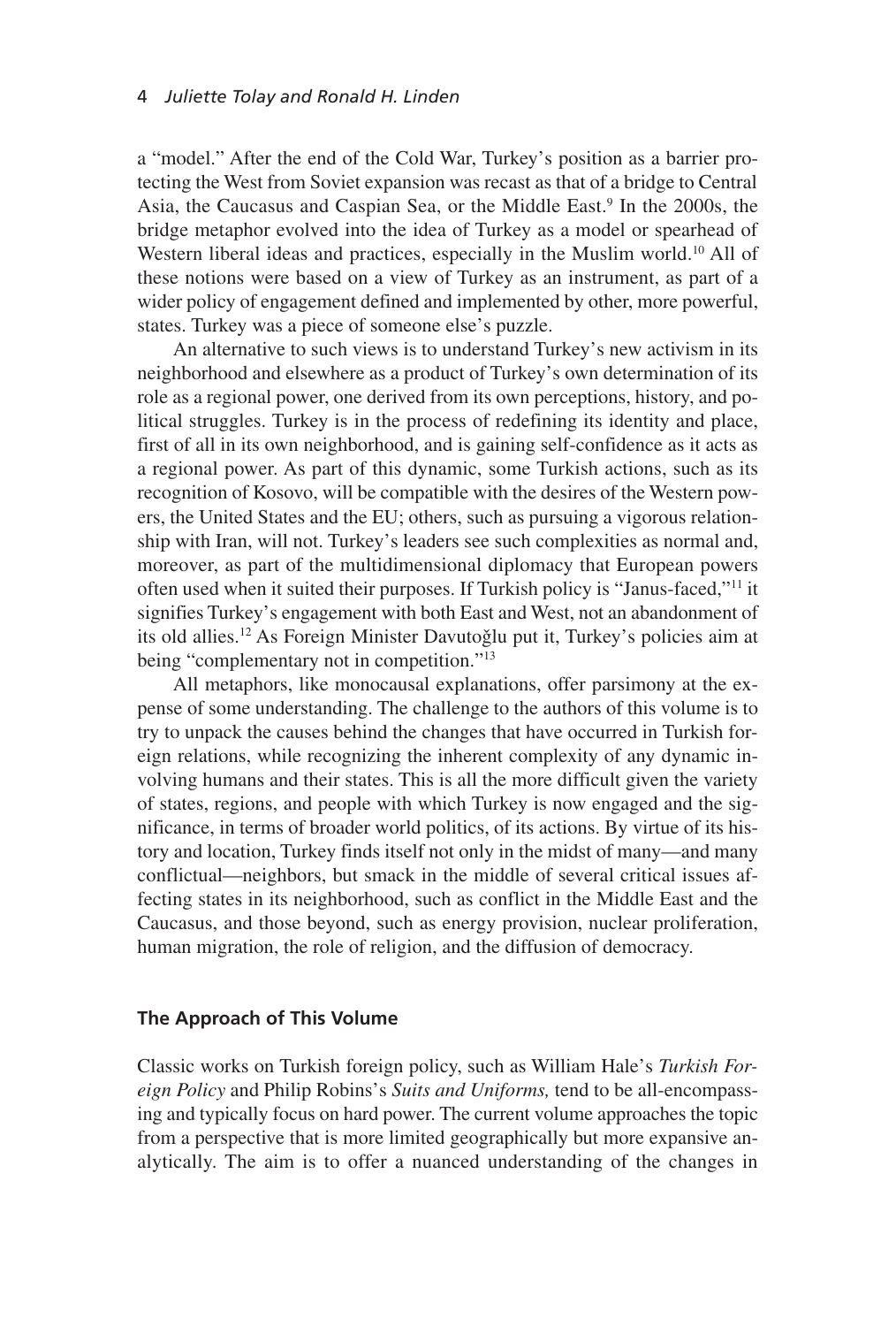Turkey's relations with its neighbors. While those changes are set in the broader context discussed in other works<sup>14</sup> and certainly intersect with EU-Turkey<sup>15</sup> and US-Turkey relations,<sup>16</sup> this volume's focus is Turkey's "neighborhood." By this we mean the Black Sea, the Balkans, the Caucasus, and the Middle East.

The time frame of the book is contemporary, focusing on the recent transformation of Turkish foreign policy and its response to changes in its immediate neighborhood, globally and inside the country.17 Conceptually, the chapters in this volume are not enclosed within a single theoretical frame, either constructivist<sup>18</sup> or realist,<sup>19</sup> and they draw from different disciplines. In each chapter the authors look at state foreign policy and the political and economic factors underlying that policy. But all of the authors are also sensitive to the role of nonstate actors, a relatively new force in Turkish foreign relations.

To keep the task manageable, the authors have divided the map of Turkish foreign policy along geographic and thematic lines. Nathalie Tocci and Joshua Walker examine the Middle East in Chapter 3, and Ronald Linden, the Black Sea area in Chapter 4. It is a measure of the sea change in Turkish foreign relations that relations with Greece no longer dominate the policy or analytic focus. Thus, unlike virtually all other works on the subject, or books that deal primarily with Turkey-EU relations, our study of Turkey's foreign relations includes no separate chapter on Greece. At the same time, to the extent that issues with Greece or those involving Cyprus affect the dimensions and regions treated here, they are included. Moving away from a geographic orientation, in Chapter 2 Walker also looks at the role of history—that is, the Ottoman idea in Turkish policy—while Kemal Kirişci explores the possible impact of the spread of ideas, including that of democracy, in Chapter 7. Policy areas such as energy, migration, and trade are studied by Ahmet Evin, Juliette Tolay, and Thomas Straubhaar, in Chapter 5, 6, and 8, respectively. Transatlantic relations are an important subtheme in all the chapters, but Nathalie Tocci takes a direct, comprehensive look at the implications of the transformation of Turkish foreign policy for ties with the United States and Europe in Chapter 9.

#### **Possible Explanations of Change**

#### *External Factors*

What are the factors that, at first glance, seem most likely to have an impact on Turkish foreign relations? At the international level, economic globalization has meant, for Turkey, an opening of the economy to the external world and greater economic interdependence. Turkey is now the seventeenth-largest economy in the world, and together its imports and exports exceed half of its GDP. Now more integrated with the global economy, the country needs to secure financial and investment flows and reliable sources of both goods and markets. Turkey is dependent on imports for two-thirds of its energy consumption; it needs to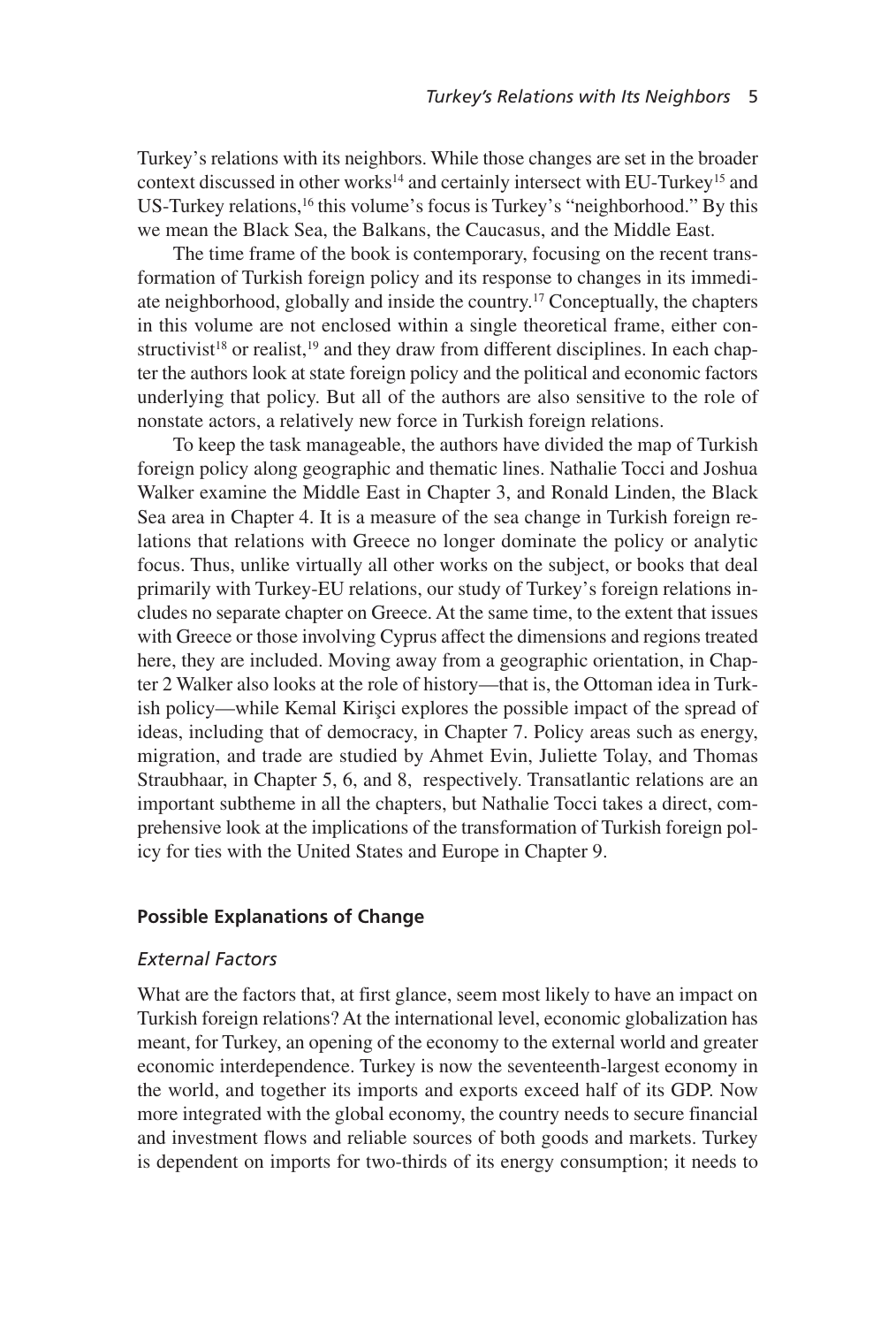send labor abroad and to host tourists in the country. Technological and informational globalization has also heightened Turkish awareness of what the world thinks of Turkey—and the world now pays closer attention to what is happening there. This means that sometimes international public opinion or international organizations may put pressure on the Turkish government for policy actions, for example, on minority rights. At the same time, the culturalization of international politics has contributed to global polarization. International conflicts are seen by some as stemming from a "clash of civilizations," with the West and the Muslim world presented as hostile, mutually exclusive forces.<sup>20</sup> Policies derived from this view, such as the war on terror, the securitization of migration, and democracy promotion, can have an important impact on Turkey's ties with its neighborhood.<sup>21</sup>

In a central geographic zone such as Turkey's neighborhood, major international actors like the United States and the EU can have great influence. When the United States decides to project its power abroad, as it did in Iraq (1991 and 2003) and Afghanistan (2001), or involve itself in the competition over energy supplies (including those to Europe), its actions are likely to affect Turkey. The unexpected Turkish rejection of permission for the United States to invade Iraq from its territory in 2003 was a turning point in both US-Turkish and Turkish– Middle East relations. At the same time, the EU's tortured consideration of Turkish membership has an impact not only on the evolving nature of Turkey's self-definition and domestic politics but also on Turkey's policies toward its neighbors, for example, by encouraging or discouraging ties in the Balkans or the Middle East. Turkey's neighborhood also includes another assertive actor, one that is perhaps not a global superpower but certainly a neighborhood force. Russia's own reformulated self-definition as a "sovereign democracy" with certain areas of "privileged interests" outside its territory was demonstrated most starkly by its intervention in Georgia in 2008. As a neighbor and Georgia's largest investor and trading partner, Turkey could hardly pretend this was happening somewhere else. But with Russia as its largest trading partner and the major source of its energy supplies, Turkey was hardly in a position to challenge Moscow.

Overall, the broader Black Sea zone has become more central to many "external" powers as an important transit zone for energy. But the Russian invasion of Georgia, the EU's failure to produce a common energy policy, and US preoccupation elsewhere have left each Black Sea state, including Turkey, on its own. To its east and south, the Middle East has also witnessed important political developments right on Turkey's border. These include the overthrow of Saddam Hussein in Iraq; a stalled Israeli-Palestinian peace process and the fragmentation of the latter's governing authority; Egypt's waning leadership in the region; and the regional assertiveness of Iran. Turkey has venerable historic ties to these regions, but also growing contemporary cultural, economic, and political links; it is no longer cut off from or hostile to these developments. Instead, it is affected by them and, in some cases, deeply involved.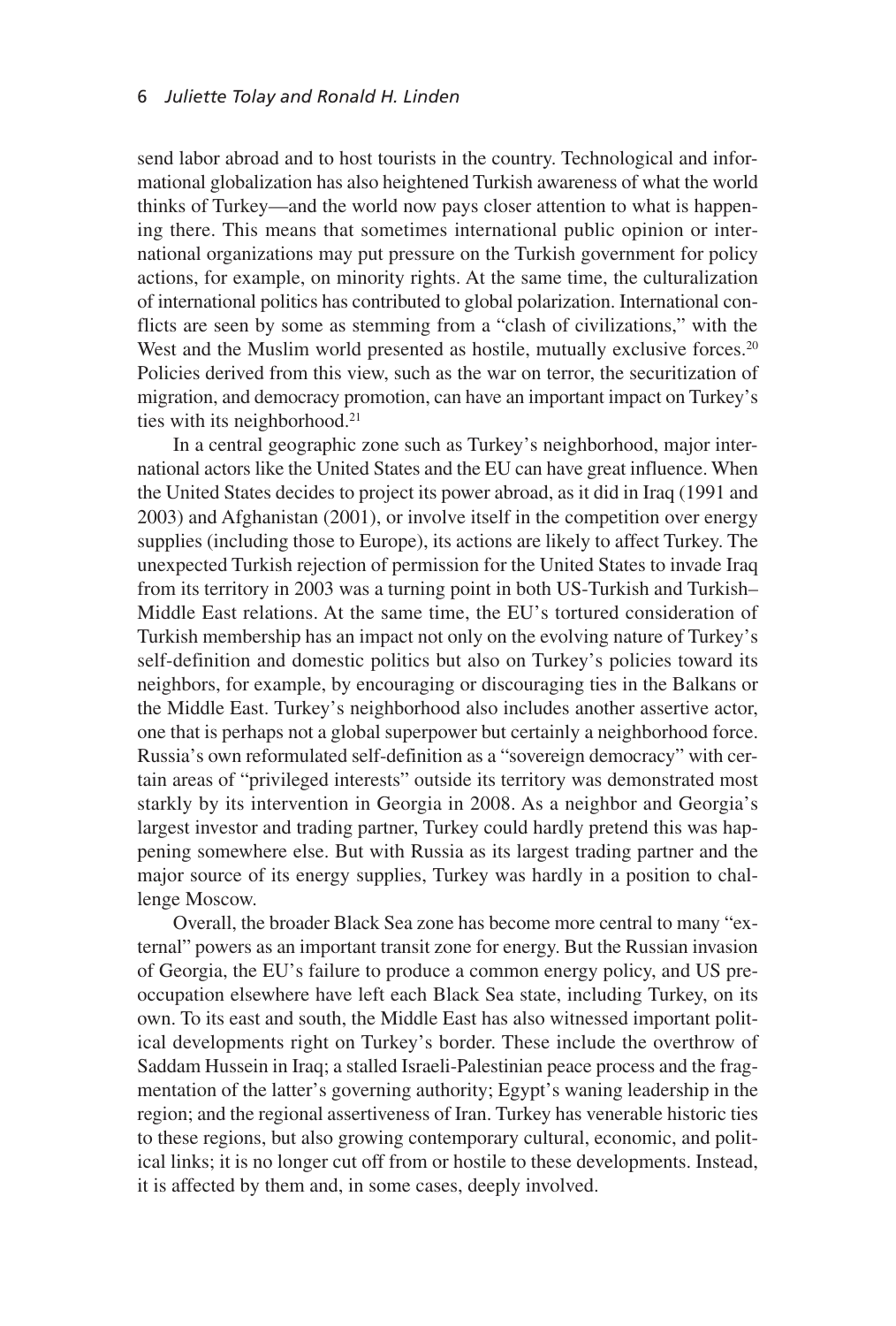#### *Domestic Factors*

In combination with these changes in Turkey's external environment, changes in the domestic political, economic, and societal spheres might also explain changes in Turkey's behavior toward its neighbors. At the political level, the rise of the AKP and the strong political support it has enjoyed since 2002 are striking developments in a country more accustomed to unstable coalition governments. Structurally, Turkey has entered a period of virtually one-party dominance. The majority position of the AKP in parliament, the absence of an effective public or parliamentary opposition, AKP control of the presidency, and a weakening of the military institutionally and politically give the government substantial power to transform the country. Domestically, when membership in the EU seemed a reasonable prospect and support of liberal society was in place against an entrenched "deep state," movement forward on democratization seemed assured. This made possible, for example, the political and legislative reforms required by the EU. From 2002 to 2005, Turkey adopted several harmonization packages to comply with the Copenhagen criteria, which led to a substantial democratization of the Turkish political system and the opening of formal accession negotiations in 2005. Since negotiations began, however, the pace of domestic reforms has slowed. Faced with waning public enthusiasm for joining the EU and an increase in nationalist sentiment, the AKP has since 2005 offered fewer major reform packages, and most of the ones that have been proposed, such as the "Kurdish opening" in 2009, have failed to materialize.<sup>22</sup>

More worrisome for observers—and political opponents—are the constitutional changes that serve to strengthen the power of the ruling government, even as they are made in response to broad EU urgings on democratization and reducing the power of the military.23 The secular establishment, embodied in the army and the judiciary, has at times challenged the AKP—so far unsuccessfully—resulting in a series of crises: over the election of Abdullah Gül as president of the republic in 2007, over the legal attempt to ban the AKP in 2008, and related to the government's arrest in 2009 and 2010 of retired and active-duty military officers charged with plotting a coup. Attempts by the AKP to remove the ban on headscarves for women in public office or to change the composition of key judicial bodies, along with its pressure on opposition media, have caused worries at home and abroad about the direction of Turkish political development and have provoked polarization of the Turkish political system.24

The international implications of movement toward—and away from greater democracy are multiple. For example, more open political dynamics in general means more involvement by societal actors in issues of foreign relations. Such actors come from the business world (professional associations, business associations) or are trade unions, NGOs, or think tanks. There are domestic lobbies, based either on ethnicity (e.g., Abkhazians) or ideology, such as nationalists opposed to normalizing relations with Armenia. Most broadly, perhaps for the first time in history, Turkish leaders are conscious of the effect of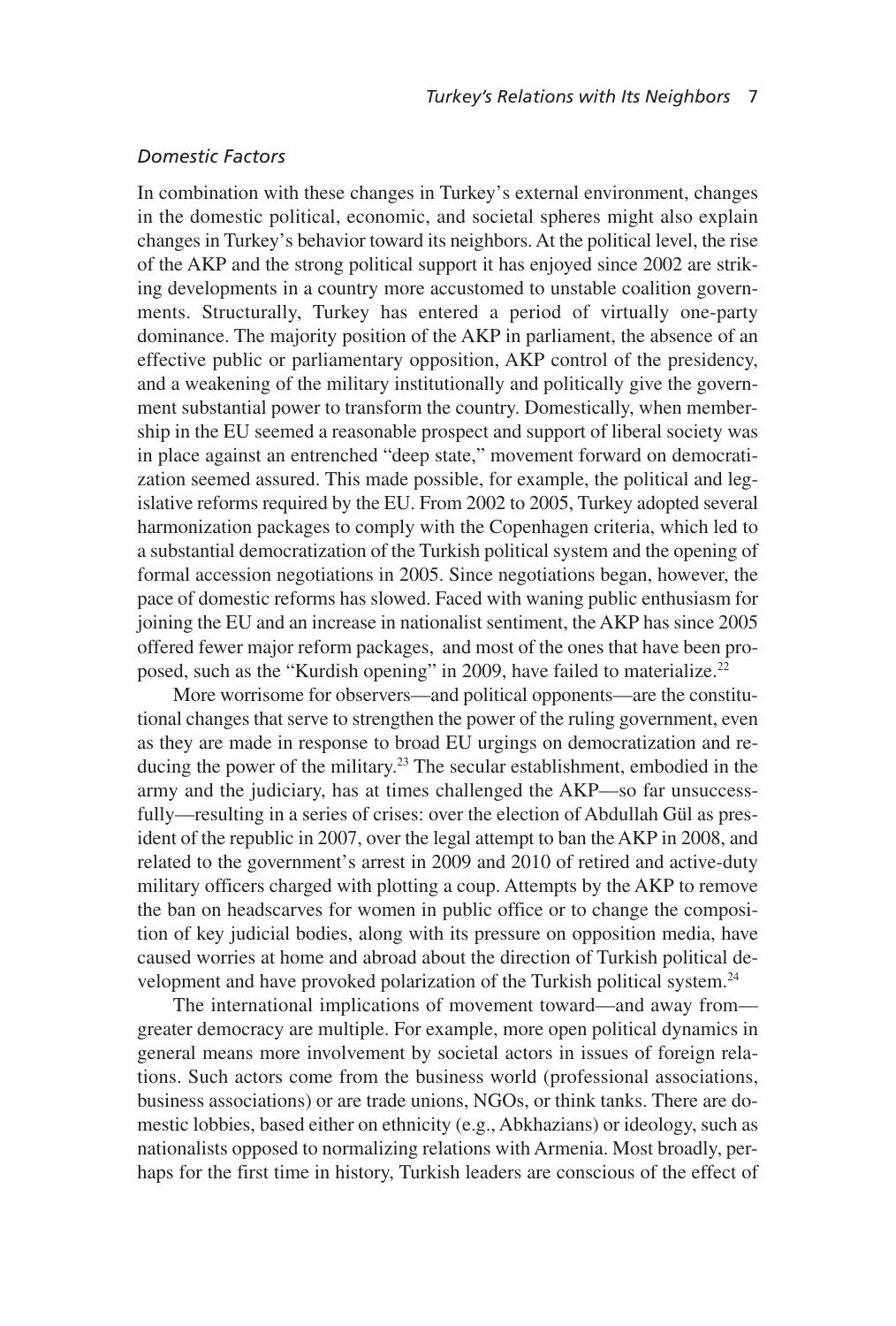foreign policy actions on public opinion and thus on their likely reelection prospects. Moreover, because of the rapid spread of information and the growing level of Turkish involvement in neighboring countries, what Turkey does at home does not stay at home. Migrants to and from Turkey, tourists, students, and even the producers of Turkish television shows have the potential to affect Turkey's relations with its neighbors. At the same time, perceived Turkish backsliding on democracy at home can have international repercussions, such as when the EU weighed in on the possible ban of the AKP in 2008 or when the Kurdish party was banned in 2009.<sup>25</sup>

Political changes have occurred in parallel with important economic developments. After the opening of the Turkish economy to the world under Turgut Özal in the 1980s, growth combined with instability and high inflation during the 1990s. In 2001, following an economic crisis, Turkey engaged in a thorough reform of its financial infrastructure, which led to remarkable economic growth in the following years and allowed the country to be relatively protected from the recent global economic crisis. Turkey has become much more of a liberal market economy, and activity has shifted from traditional areas of dominance, such as agriculture, to manufacturing and services. There is a domestic geographic dimension to this shift, as well, whereby hubs of economic activity have diversified from Istanbul to include numerous central and eastern cities known as "Anatolian Tigers." This has stimulated more interest in new markets abroad and allowed new economic actors with different backgrounds to have a stake in Turkish foreign economic (and political) relations.

Finally, any discussion of the internal context must take into account the possible impact of somewhat less tangible, but potentially equally important, factors. One is ideology, or, more properly, the role of ideas. The foreign policy vision of Professor Ahmet Davutoğlu, the prime minister's first foreign policy adviser and then minister of foreign affairs, deserves prominent attention. His notion of a policy designed to ensure "strategic depth" for Turkey informs many of the actions of the country—even if they do not achieve the stated goals.26Another potentially powerful factor involves identity: Turkey sees itself as—and has been—both a democracy and the heir of the Ottoman Empire. It is reasonable to expect that such self-perceptions will have some effect on its pattern of neighborhood foreign relations. Finally—and probably most difficult to establish empirically—there is the role of personality, in this case that of Prime Minister Recep Tayyip Erdoÿan. Because he is the most prominent, and sometimes flamboyant, representative of the government, his personal demeanor, statements, and actions have great impact and must be considered as a possible factor in policymaking as well as policy implementation.

None of the authors of this book see Turkish foreign relations as the product of only one of these factors or even one set. Instead, they envision Turkey's relations with its neighbors as a function of a particular mix of international and domestic environments and agents that together has produced Turkish activism in the country's neighborhood.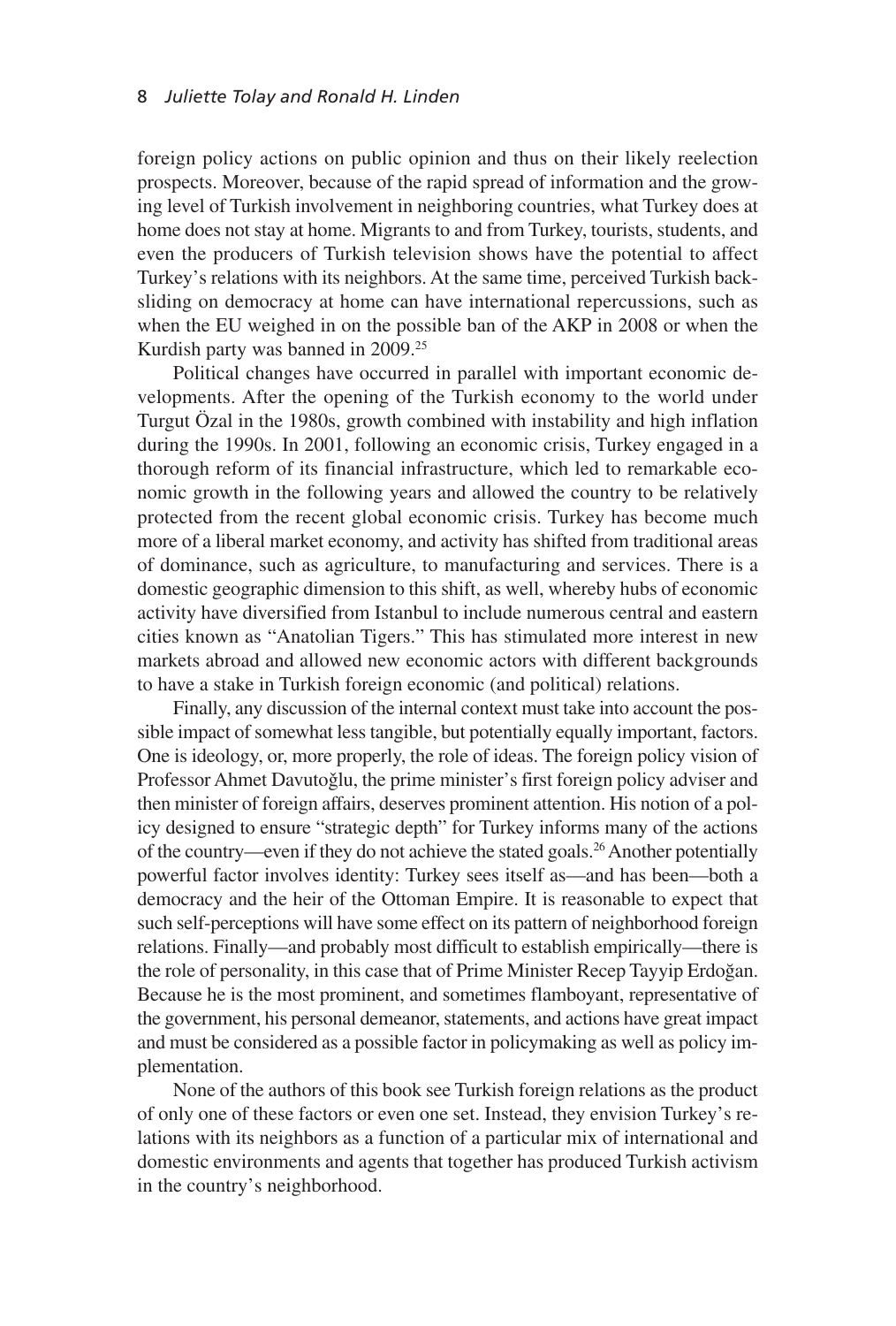#### **Outline of the Book**

Joshua Walker, in Chapter 2, analyzes how Turkey has been an outlier for most of its modern history as a Middle Eastern regional power, one that chose to turn away from its region and its past in favor of the West and Europe. Today, Walker argues, Turkey's contemporary strategic decisions are very much informed by its Ottoman legacy, transmitted through the ideas, memories, and narratives of its political leaders. Given how central they are to the culture and identity of an imperial successor state like Turkey, imperial memories can, under certain conditions, be both causes and results of foreign policies.

In Chapter 3, Nathalie Tocci and Joshua Walker examine Turkey's goals, positions, and policies toward the Middle East, including how Turkish mediation efforts are perceived in the region and what the overall impact of Turkish engagement has been. A particular focus is Turkey's involvement with Syria, Iraq, Israel, the Palestinian Authority, Hamas, and Iran. The argument advanced in this chapter is that Turkey's Middle Eastern policies can be explained by understanding both the changing international dynamics of the region and the domestic dynamics within the ruling AK Party.

Chapter 4 shifts the focus northward. In his analysis, Ronald Linden argues that Turkey's relations with its Black Sea and Balkan neighbors are a product of both historical antecedents and plans for the future and reflect state-level actions, as well as societal ties, such as those of businessmen and ethnic lobbies. While domestic factors drive important parts of Turkey's policy toward this region, powerful external actors, including the United States, the EU, and especially Russia, limit the range of Turkey's power and produce some unintended outcomes, such as enabling an increase in the power of Russia.

Ahmet Evin, in Chapter 5, tackles the issue of energy in a volatile neighborhood. Turkish foreign policy faces enormous challenges in the Black Sea region, an arena of fierce global competition for resources and influence. Turkey's involvement in the energy competition affects relations not only with Russia but also with states in the Caucasus, the Caspian basin, Iran, and Iraq, as well as the EU and the United States. Formulated early in the post-Soviet period, Turkey's energy policy has pursued the dual goal of ensuring the country's supply and developing Turkey into a regional energy hub. Evin points to the inherent contradictions among Turkey's energy policy objectives, its ambition to become an independent regional power, its EU membership goals, and its transatlantic obligations.

In Chapter 6, Juliette Tolay analyzes the role played by migration in Turkish relations with its neighbors. Turkey has dramatically changed its policies toward migration, in particular on the issues of asylum, irregular migration, and visas. It is in the process of becoming a more rule-bound, less security-oriented, and, in most areas, more liberal country. Turkish migration policies have become part of Turkish foreign policy. Therefore, Tolay argues, changes in the Turkish foreign policy environment at the end of the Cold War, as well as domestic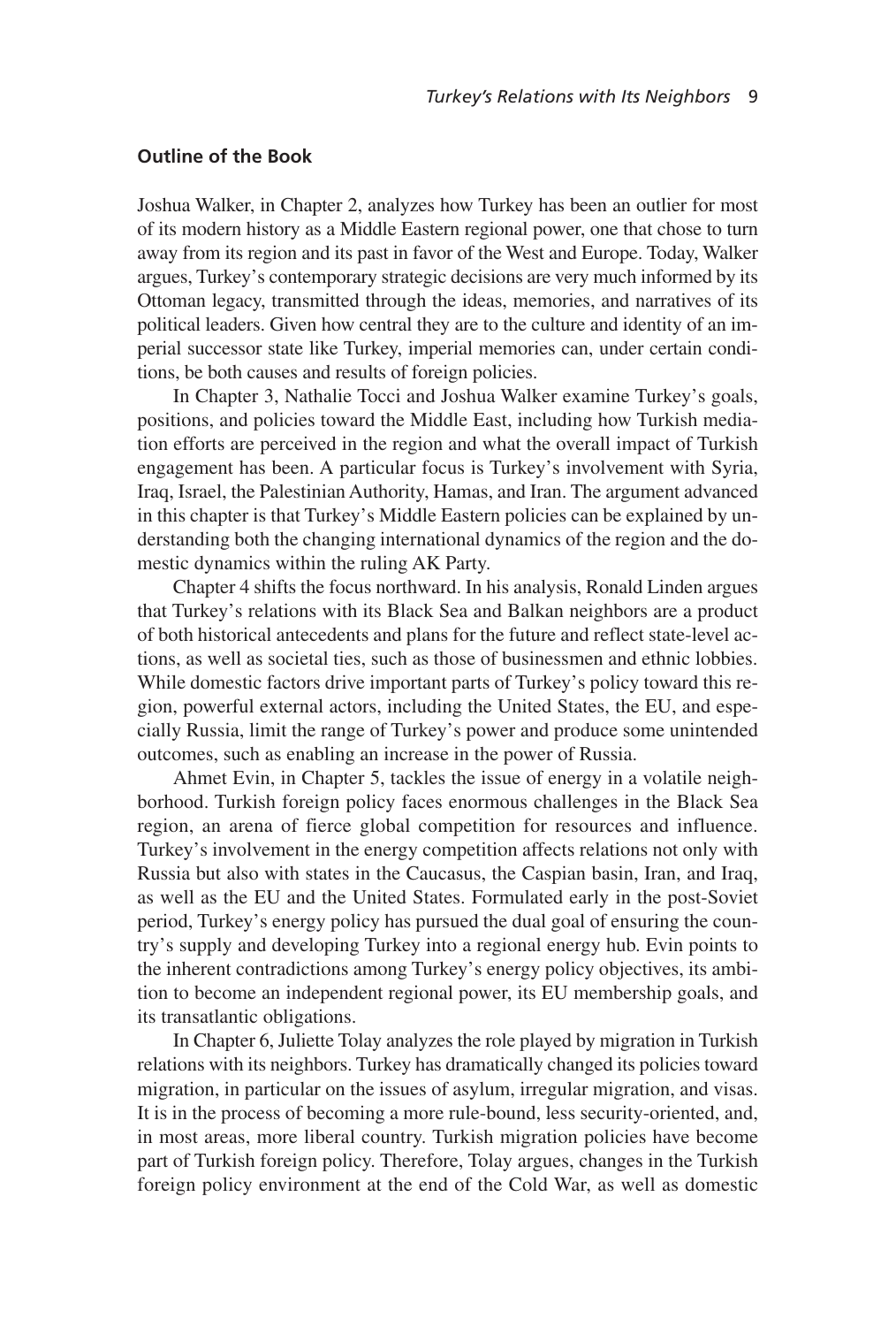changes in the way foreign policy decisions are now made, explain the changes in Turkish migration policies. This, in turn, has led Turkey to be more fully, and humanely, connected with its neighborhood.

In Chapter 7, Kemal Kirisci looks at the expansion and impact of Turkey's cultural, economic, and social relations with its neighborhood, focusing on its potential as a purveyor of democratization. The United States and the European Union played an important role in the democratization of Turkey and the emergence of a buoyant civil society in the last decade. More recently, Turkey—and, in particular, parts of Turkish civil society—has become a conduit for the transmission of ideas supporting democratization and the development of market economies. Kirisci argues that although Turkey does not have a democracy-promotion program resembling those of the United States and the EU, by default it supports the diffusion of democracy in its neighborhood. The fact that Turkish democracy is a "work in progress" in itself facilitates the diffusion process.

Chapter 8, by Thomas Straubhaar, presents an economic analysis of Turkey's role in its neighborhood. Turkey's economic relations with its neighbors have increased significantly in the past two decades but have remained relatively modest. In the near term, those relations cannot satisfy the needs of Turkey's economy. The EU was and will be for the next decade the most important economic partner for Turkey. Given the political constraints on the membership process, Turkey will need a strategy that allows it to maximize the benefits of its ties with Europe, including improvement of the existing EU-Turkish Customs Union, and, economically, to "stay open to all directions."

In Chapter 9, Nathalie Tocci explores the transatlantic implications of Turkey's recent foreign policy transformation. Both the EU and the United States have dramatically altered the environment in which Turkish foreign relations unfold and have directly influenced the role Turkey plays as a foreign policy actor. At the same time, what Turkey has done in its neighborhood raises significant questions for the transatlantic alliance. For example, Is Turkish activism likely to be a benefit or a hindrance to US or European policy goals in the region? Does Turkish policy make a stable, peaceful, democratic peace more or less likely in the Middle East or the Black Sea? Do Turkish policies facilitate the growth of Russian power in the region? The answers are not necessarily self-evident. Ankara's most important contribution may lie in precisely those areas where Turkish policies differ most from those of the EU and the United States—for example, its status as both "in and of" the region is a characteristic that transatlantic partners cannot duplicate.

In the conclusion, all the authors offer their most important finding or lesson from their aspect of the study and then turn their glances forward. Each briefly considers what the major international issues are likely to be for Turkey in the future and, more pointedly, what that will mean for those of us afflicted with a passion for trying to understand developments in this complex and fascinating country.